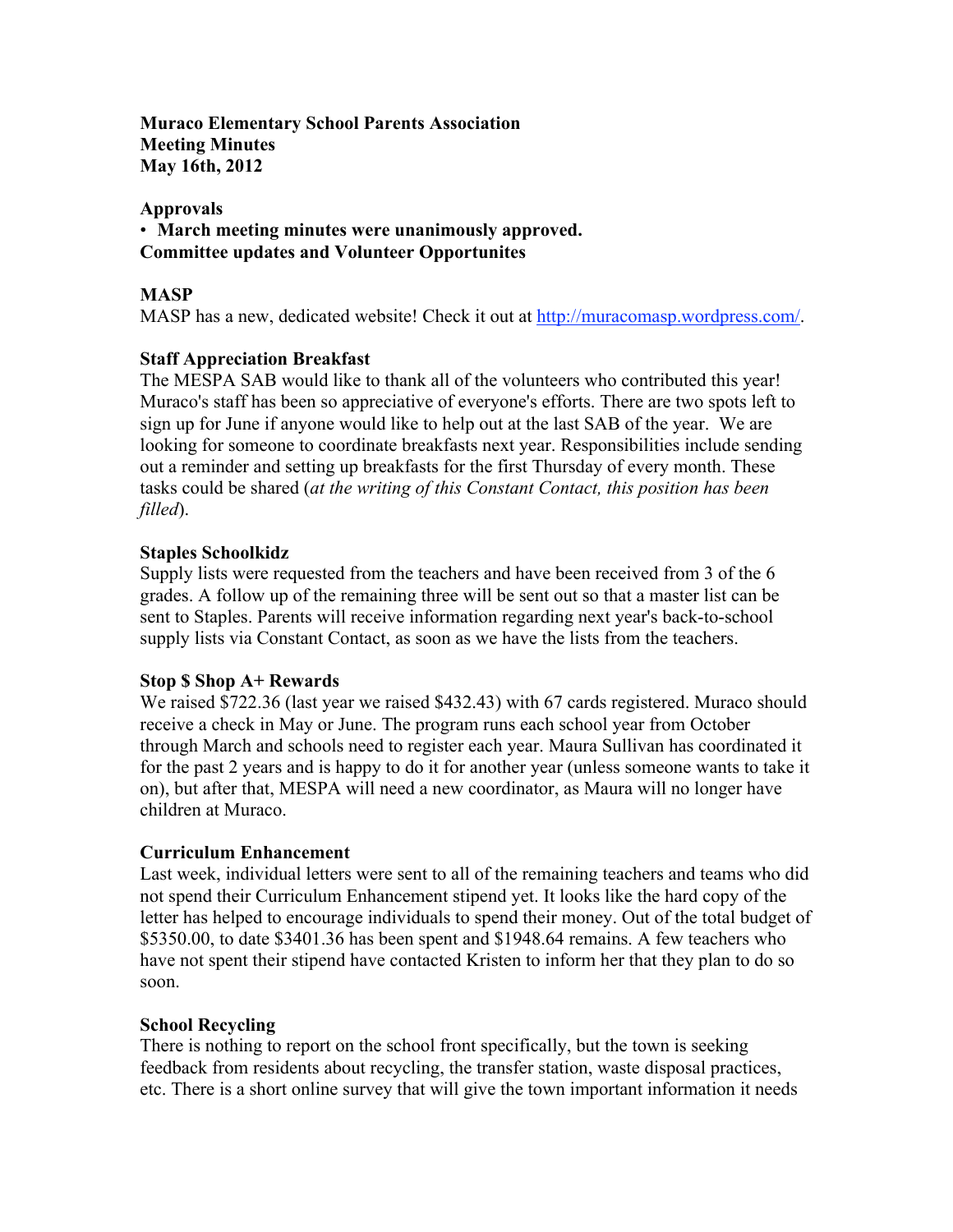to make decisions in there areas. Please take the survey if you haven't! There are incentives like weekly drawings for coupons from local businesses such as Mahoney's, Fells Tru Value Hardware, La Patisserie, Pairings, Wright-Locke Farm, and more! You can access the survey here: http://www.winchester.us/.

## **Winchester Coalition for a Safer Community**

The Coalition just had its last meeting of the school year. Among many other things (including the Medication Take Back Program and the 5th Grade Transition Program), we discussed the new summer lunch program that will be starting in Winchester this summer. This program will deliver a weekly grocery bag full of healthy food, including fresh fruits and vegetables, to families in need. You can find out more about the program -- register to receive weekly lunches or to volunteer -- on the Got Lunch web site: http://winchestergotlunch.org/index.html.

# **Enrichment**

Enrichment is happy to report that we have booked Karim Nagi for Friday, September 28th, for an all-school assembly. Karim is an Egyptian American and he will teach the kids about Arab and Muslim culture through a variety of traditional instruments, folk music and traditional dance.

## **School Directory**

Linda Pointon and Kim Cohen will be doing the directory for the final time next year, as their children will be in 5th grade and then moving on to McCall. Claire Pienar will be jointing the Directory Committee next year to learn the ropes. We are also looking into the possibility of using Edline to publish an electronic version.

# *MEETING DISCUSSION*

*Annamaria Schrimpf***,** the WPS Director of Educational Technology, came to the May MESPA meeting to discuss iPads and other devices, such as tablets, that are becoming part of the Muraco community and the Winchester Public School District as a whole.

A parent expressed concern that replacing our current laptop system with iPads will be an expensive route and one that isn't necessary; laptops do the job just fine. According to Annamaria, an iPad/tablet would be an extension to, not a replacement of, the existing laptops. In the school district, iPads and tablets can extend current resources, but the downside is that apps and extras can get expensive.

"Xen app" allows you to log into server and get all the software that is on a laptop. This then "beefs up" the iPad.

WPS wants to run a Special Ed pilot program with iPads. The educational technology department will vet the apps, investigate the apps, and then place them on the iPads. All apps will be put on the iPads for a specific educational purpose.

According to the Superintendent, we need to look at the infrastructure first and ask what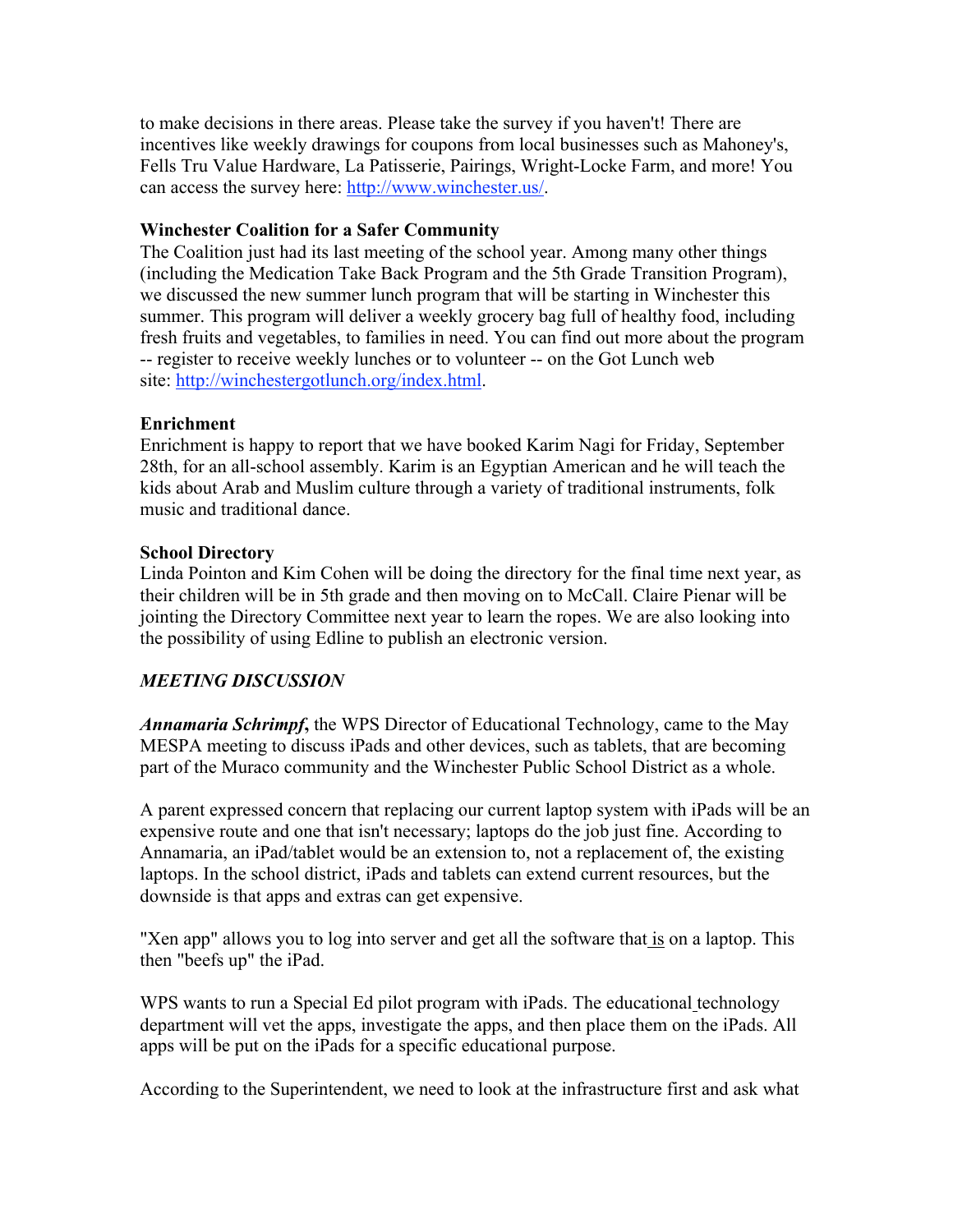are the parameters of the resources. Can we BYOD (Bring Your Own Device (a.k.a. 'resource'))? Will the parameters allow for a 3:1 ratio (vs. 1:1)? We need to add access points and rework the switches. Not everything will necessarily connect with what we have; we're using V.O. specs to think about the other schools. Will our infrastructure support a 3:1 ratio down the road?

*Brian Inglis* will make a presentation shortly to the Superintendent and Asst. Superintendent regarding how iPads can reach small groups, individual and whole classrooms.

*WFEE Grant:* The Winchester Foundation for Educational Excellence dedicated \$48,435 to Winchester Public Schools to purchase iPads, interactive projectors, student response system and Android tablets for the elementary level. Two teachers in either grade 3 or 4 at each elementary school will participate in a "model classroom" outfitted with these devices.

A question was asked: are the iPads for the students or teachers?

A laptop docking station is an all-inclusive unit, but an iPad allows for personal instruction with apps that are NOT available on laptops. This turns the iPad into a student resource. Annamaria believes that an iPad keeps teachers from becoming tethered to the front of the classroom. She calls the iPad or tablet "an extension of the resources currently in the classroom."

A docking station gives instantaneous access to resources. IPads don't need to be plugged in but personal iPads do need to be added to the wireless infrastructure.

A parent noted the inequity in technology purchases across the schools. The response was that the district tries to balance, recognizing where teachers are in what they need. Teachers teach one another what is best/needed. Professional development needs to be embedded in the day.

*Burlington, MA***,** has a BYOD (Bring Your Own Device) program, as does Forsyth County, GA, which sees 35 schools in the district incorporating BYOD . This allows students to address their own learning styles.

It was noted that students on the free and reduced lunch program will be included in any BYOD program that WPS implements; financial means will be provided for them.

*Jodie Mullane* also came to the MESPA meeting. Jodie is a social worker who has spearheaded the **Lantern Walk Committee** (a committee that also includes Kristen Ritchie of 'Connect and Commit' at the High School and Rebecca Levine of the Winchester Youth Center at McCall).

**The Lantern Walk** will take place on November 11, 2012 (Veteran's Day Weekend), at dusk. The idea of the Lantern Walk is to "Illuminate the Idea of Stress." The Lantern